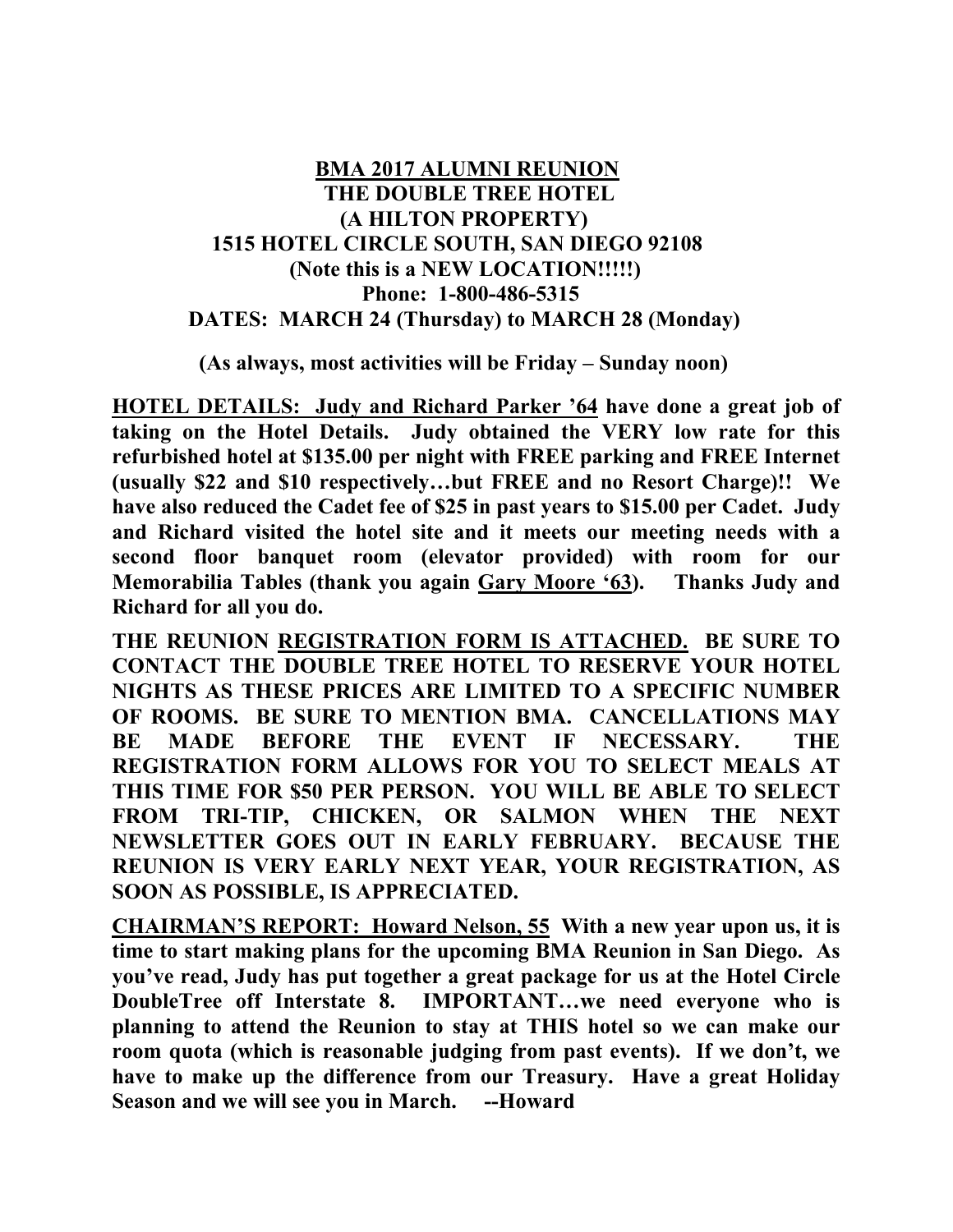**ADJUTANT: Doug Halbert '50: Doug continues to maintain our Website and keeps up with our mailing information. BE SURE HE HAS ANY CHANGES. SEND UPDATES TO: doughalbert@gmail.com.** 

**TREASURER'S REPORT: Richard Parker '64 The current balance in our Treasury is \$4,283.35. We have run tight in this area before, however, John Brown University picked up our dinner expense at the last Reunion which left us in good shape. Donations are always appreciated as we have Newsletter and mailing expenses and we still have a donation of \$1,000 going out for the John Brown University Centennial Celebration. More on this later. Richard has also set up Skip Brown '64 to be the co-signor on our Bank Account in the event Richard is not able to serve at any given time. Donations may be made out to Brown Military Academy Alumni Association in care of Richard Parker at 986 Colby Circle, Corona, CA 92880-7353.** 

**CHARITABLE EVENT: The Committee voted to hold a Raffle and Drawing as we have done in the past. Bart Hilliard '61 recommended we support FISHER HOUSE, a Veteran's project whereby 98% of the money goes to the families of the wounded. The Committee agreed to ask Garnett Williams '61 to head up our Auction again due to the great job he did at the last Reunion.** 

**GOLF EVENT: Skip Brown '64 has again agreed to 'chair' the golf event. We have been having a great turn out for this event which is being planned for Friday of our Reunion. Skip will report more on the details in the next Newsletter after the first of the year. You can indicate your interest by checking the box on the attached Registration Form or you will have time to sign up to play after the next Newsletter goes out with the Registration Form in early February.** 

**MEMORIAL CEREMONY AT PACIFIC BEACH: Again, the Committee decided to hold the Memorial Ceremony at Pacific Beach where the BMA plaque is in place. Due to the face of the plaque showing wear, Bart Hilliard '61 and Arnie Kachok '49 will work together to see what repair (or replacement) can be done.** 

**YOUR BMA COMMITTEE: Members attending meetings during this term have included: Chairman, Howard Nelson '55, Treasurer Richard Parker '64 and his wife Judy, Arnie Kachok '49, Anton Felando '50, Ron and Dotti Schloss '50JC, John and Sue Barnett '56, Bart Hilliard '61, Gary Moore '63, and Skip and Linda Brown '64.** 

 **SEE REGISTRATION FORM ATTACHED…**